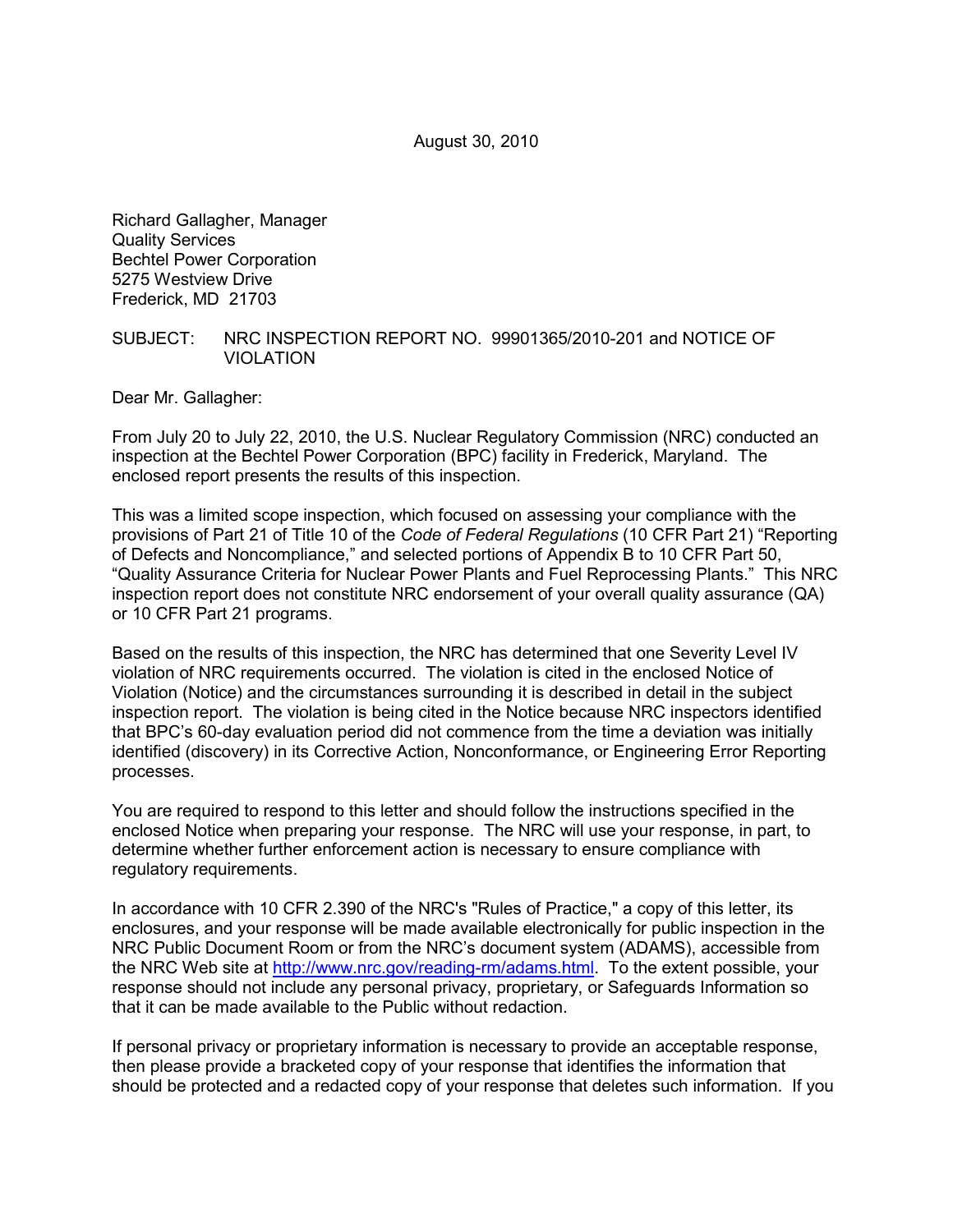### R. Gallagher - 2 -

request that such material is withheld from public disclosure, you must specifically identify the portions of your response that you seek to have withheld and provide in detail the bases for your claim (e.g., explain why the disclosure of information will create an unwarranted invasion of personal privacy or provide the information required by 10 CFR 2.390(b) to support a request for withholding confidential commercial or financial information). If Safeguards Information is necessary to provide an acceptable response, please provide the level of protection described in 10 CFR 73.21.

Sincerely,

#### */RA/*

 Patrick L. Hiland, Director Division of Engineering Office of Nuclear Reactor Regulation

Docket No.: 99901365

- Enclosures: 1. Notice of Violation
	- 2. Inspection Report 99901365/2010-201
	- 3. Attachment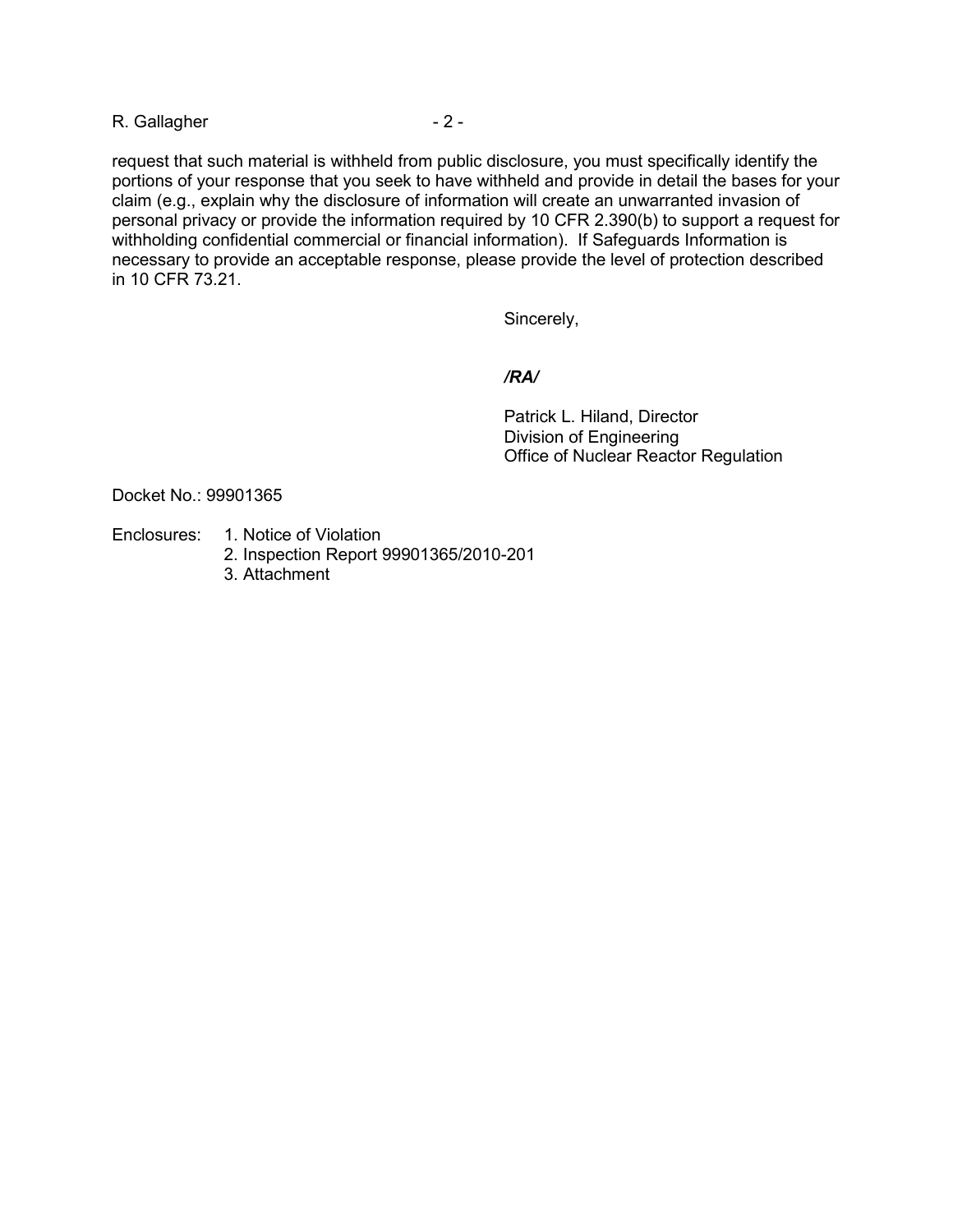### R. Gallagher - 2 -

request that such material is withheld from public disclosure, you must specifically identify the portions of your response that you seek to have withheld and provide in detail the bases for your claim (e.g., explain why the disclosure of information will create an unwarranted invasion of personal privacy or provide the information required by 10 CFR 2.390(b) to support a request for withholding confidential commercial or financial information). If Safeguards Information is necessary to provide an acceptable response, please provide the level of protection described in 10 CFR 73.21.

Sincerely,

#### */RA/*

 Patrick L. Hiland, Director Division of Engineering Office of Nuclear Reactor Regulation

Docket No.: 99901365

- Enclosures: 1. Notice of Violation
	- 2. Inspection Report 99901365/2010-201
	- 3. Attachment

DISTRIBUTION: RidsNroDcipCqvb RidsNroDcipCqvp KKavanagh

#### **ADAMS Accession No.: ML102310247**

|                      |            | OFFICE NRR/DE/EQVB NRR/DE/EQVB R-II/DCP/CPB3 NRR/DE/EQVB |                         |         | NRR/DE         |
|----------------------|------------|----------------------------------------------------------|-------------------------|---------|----------------|
| <b>NAME</b>          | AArmstrong | <b>PPrescott</b>                                         | Alssa via email MMurphy |         | <b>PHiland</b> |
| DATE                 | 08/26/10   | 08 / 29 / 10                                             | 71 Q<br>08 / 20         | 08 / 30 | 08/30/10       |
| AFFIAILI BEAABB AABV |            |                                                          |                         |         |                |

**OFFICIAL RECORD COPY**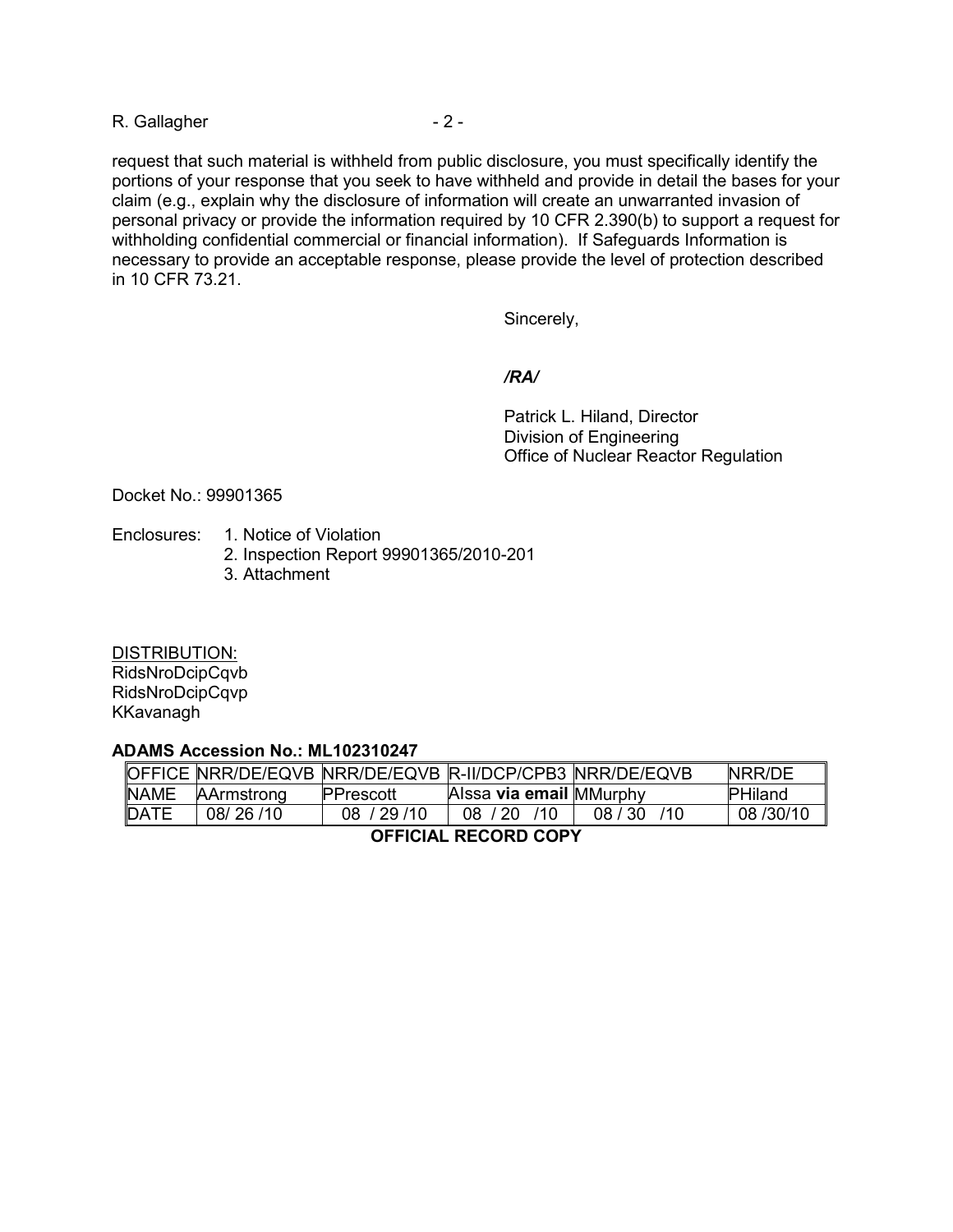# **NOTICE OF VIOLATION**

Bechtel Power Corporation 5275 Westview Drive Frederick, MD 21703

 Docket Number 99901365 Inspection Report No. 99901365/2010-201

Based on the results of a Nuclear Regulatory Commission (NRC) inspection conducted July 20 to July 22, 2010, of activities performed at Bechtel Power Corporation (BPC), one violation of NRC requirements was identified. In accordance with the NRC Enforcement Policy, the violation is listed below:

A. 10 CFR Part 21, Section 21.21(a)(1), "Notification of failure to comply or existence of a defect and its evaluation," requires in part that, "Each individual, corporation, partnership, dedicating entity, or other entity subject to the regulations in this part shall adopt appropriate procedures to evaluate deviations and failures to comply to identify defects and failures to comply associated with substantial safety hazards as soon as practicable, and, except as provided in paragraph (a)(2) of this section, in all cases within 60 days of discovery, in order to identify a reportable defect or failure to comply that could create a substantial safety hazard, were it to remain uncorrected."

Contrary to the above, as of July 22, 2010:

BPC's Procedure No. 1CM-M01G-00110, "Reporting of Defects and Noncompliance to the Nuclear Regulatory Commission (10 CFR Part 21)," Revision 000, dated February 15, 2010, was not an appropriate procedure to ensure evaluation of deviations and failures to comply associated with substantial safety hazards within 60 days of discovery. Specifically, the 60-day evaluation period did not commence from the time a deviation was initially identified (discovery) in BPC's Corrective Action, Nonconformance, or Engineering Error Reporting processes.

This issue has been identified as Violation 99901365/2010-201-01.

This is a Severity Level IV violation (Supplement VII).

Pursuant to the provisions of 10 CFR 2.201, "Notice of Violation," you are required to submit a written statement or explanation to the U.S. Nuclear Regulatory Commission, ATTN: Document Control Desk, Washington, D.C. 20555-0001, with a copy to the Director, Division of Engineering, Office of Nuclear Reactor Regulation, within 30 days of the date of the letter transmitting this Notice of Violation. This reply should be clearly marked as a "Reply to a Notice of Violation" and should include: (1) the reason for the violation, or, if contested, the basis for disputing the violation; (2) the corrective steps that have been taken and the results achieved; (3) the corrective steps that will be taken to avoid further violations; and (4) the date when full compliance will be achieved. Your response may reference or include previous docketed correspondence, if the correspondence adequately addresses the required response. Where good cause is shown, consideration will be given to extending the response time.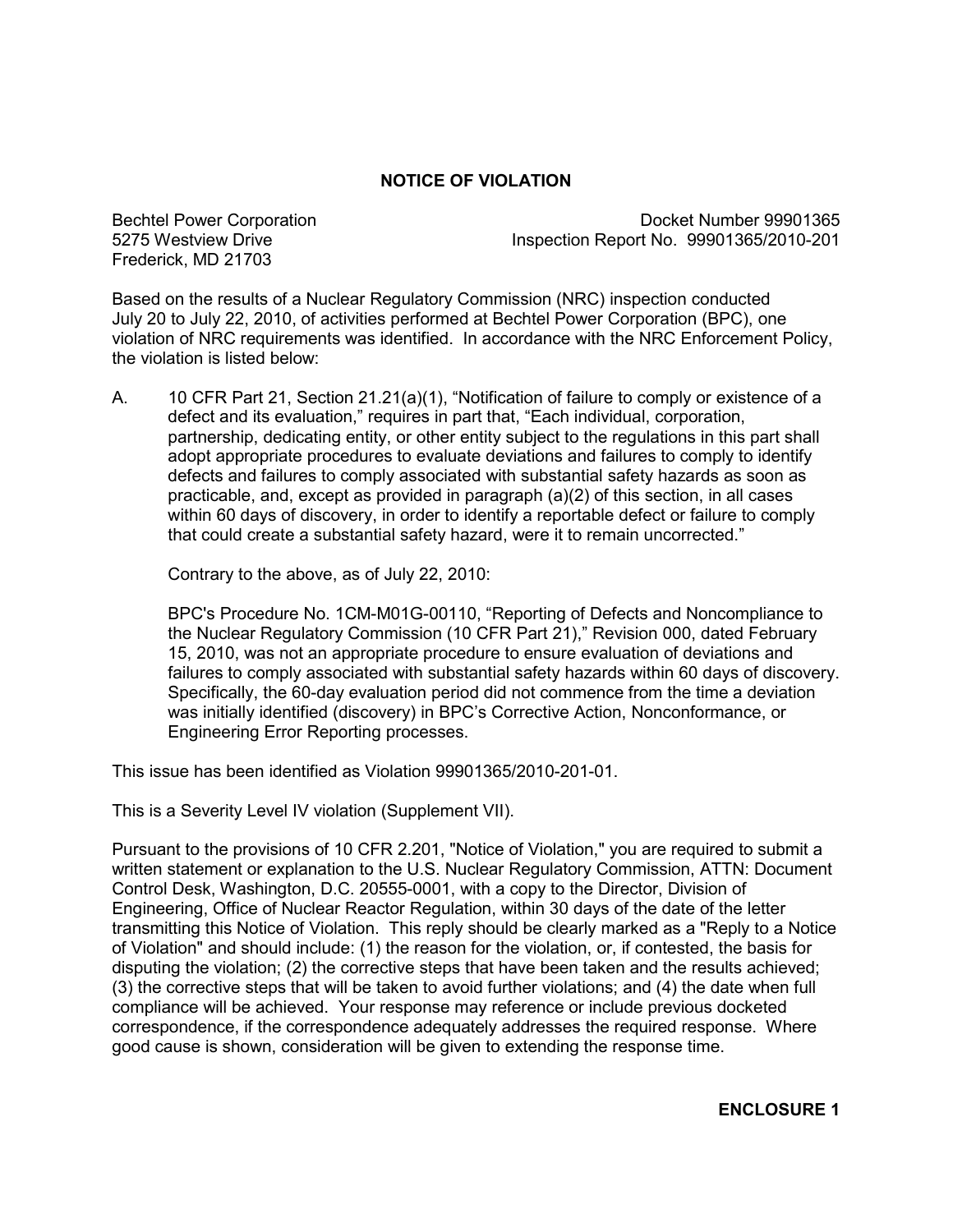If you contest this enforcement action, you should also provide a copy of your response, with the basis for your denial, to the Director, Office of Enforcement, United States Nuclear Regulatory Commission, Washington, DC 20555-0001.

Because your response will be made available electronically for public inspection in the NRC Public Document Room or from the NRC's Agency-wide Documents Access and Management System (ADAMS), to the extent possible, it should not include any personal privacy, proprietary, or Safeguards Information so that it can be made available to the public without redaction. ADAMS is accessible from the NRC Web site at http://www.nrc.gov/reading-rm/adams.html. If personal privacy or proprietary information is necessary to provide an acceptable response, then please provide a bracketed copy of your response that identifies the information that should be protected and a redacted copy of your response that deletes such information. If you request withholding of such material, you must specifically identify the portions of your response that you seek to have withheld and provide in detail the bases for your claim of withholding (e.g., explain why the disclosure of information will create an unwarranted invasion of personal privacy or provide the information required by 10 CFR 2.390(b) to support a request for withholding confidential commercial or financial information). If Safeguards Information is necessary to provide an acceptable response, please provide the level of protection, described in 10 CFR 73.21.

Dated this  $30<sup>th</sup>$  day of August 2010.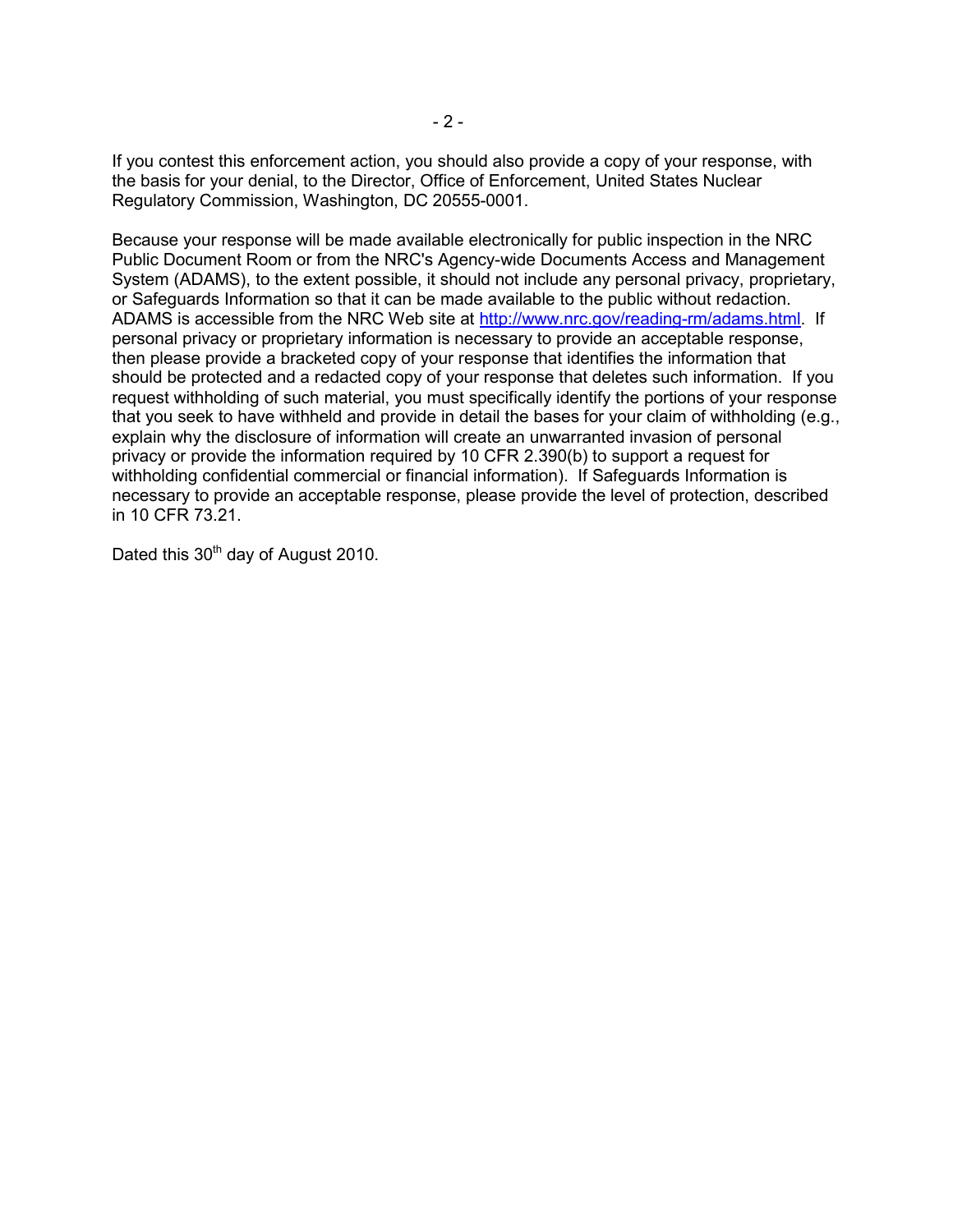# U.S. NUCLEAR REGULATORY COMMISSION OFFICE OF NUCLEAR REACTOR REGULATION DIVISION OF ENGINEERING VENDOR INSPECTION REPORT

| Docket No.:              | 99901365                                                                                                                                                                                                                                         |  |  |
|--------------------------|--------------------------------------------------------------------------------------------------------------------------------------------------------------------------------------------------------------------------------------------------|--|--|
| Report No.:              | 99901365/2010-201                                                                                                                                                                                                                                |  |  |
| Vendor:                  | <b>Bechtel Power Corporation (BPC)</b><br>5275 Westview Drive<br>Frederick, MD 21703                                                                                                                                                             |  |  |
| Vendor Contact:          | <b>Richard Gallagher</b><br><b>Manager of Quality Services</b><br>Phone: (301) 228-7603                                                                                                                                                          |  |  |
| Nuclear Industry:        | Bechtel Power Corporation currently provides operating services<br>to many nuclear power plants. Services Bechtel provides include<br>plant recovery support, plant license renewal, steam generator<br>replacement, and new nuclear generation. |  |  |
| <b>Inspection Dates:</b> | July 20 - July 22, 2010                                                                                                                                                                                                                          |  |  |
| Inspection Team Leader:  | Paul Prescott, DE/NRR                                                                                                                                                                                                                            |  |  |
| Inspectors:              | Aaron Armstrong, DE/NRR<br>Robert Pettis, DE/NRR<br>Albert Issa, R-II/DCP/CPB3                                                                                                                                                                   |  |  |
| Approved by:             | Martin Murphy, Chief: _______<br>Date:<br>Quality & Vendor Branch<br>Division of Engineering<br>Office of Nuclear Reactor Regulation                                                                                                             |  |  |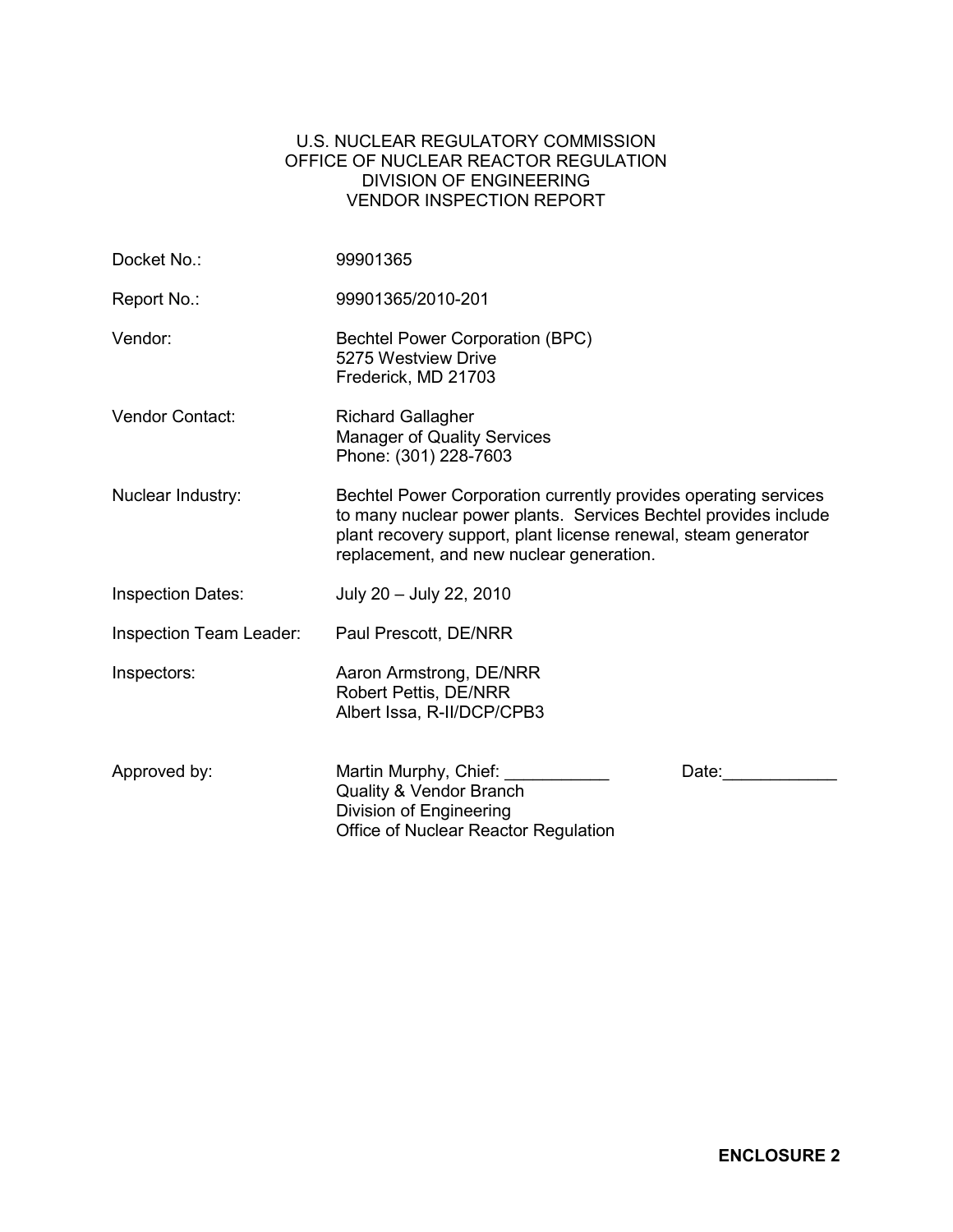# **EXECUTIVE SUMMARY**

### Bechtel Power Corporation 99901365/2010-201

The purpose of this inspection was to review selected portions of Bechtel Power Corporation's (BPC's) quality assurance (QA) and 10 CFR Part 21 (Part 21) programs to ensure compliance with NRC regulation. The inspectors focused on BPC's oversight of vendors supplying services in support of Watts Bar Unit 2 (WBN2) construction services. The inspection was conducted at BPC's facility in Frederick, Maryland.

The NRC inspection bases were:

- Appendix B, "Quality Assurance Criteria for Nuclear Power Plants and Fuel Reprocessing Plants," to Part 50 of Title 10 of the *Code of Federal Regulations;* and
- 10 CFR Part 21, "Reporting of Defects and Noncompliance."

There were no NRC inspections of BPC's facility in Frederick, Maryland in the previous five years.

The results of this inspection are summarized below.

### 10 CFR Part 21 Program

The inspectors identified one violation of Part 21. Violation 99901365/2010-201-01 was cited for failure to prescribe an adequate process to perform a Part 21 evaluation. Specifically, the 60-day evaluation period did not commence from the time a deviation was initially identified (discovery) in BPC's Corrective Action, Nonconformance, or Engineering Error Reporting processes. With the exception of the violation noted above, the inspectors concluded that BPC's Part 21 program was consistent with the regulatory requirements.

#### Corrective Action

Based on the review of BPC's corrective action and nonconformance process implementing procedures, a sample of Corrective Action Report (CARs), and Nonconformance Reports (NCRs), the inspectors determined that BPC's process met the requirements of Criterion XVI of Appendix B to 10 CFR Part 50. No findings of significance were identified.

#### Control of Purchased Material, Equipment, and Services

Based on the review of BPC's corporate and WBN2 procurement activities, source verifications, and supplier reviews, the inspectors determined that BPC's process met the requirements of Criterion VII of Appendix B to 10 CFR Part 50. No findings of significance were identified.

# Audits

The inspectors concluded that BPC's audit program requirements and implementation were consistent with the regulatory requirements of Criterion XVIII of Appendix B to 10 CFR Part 50. No findings of significance were identified.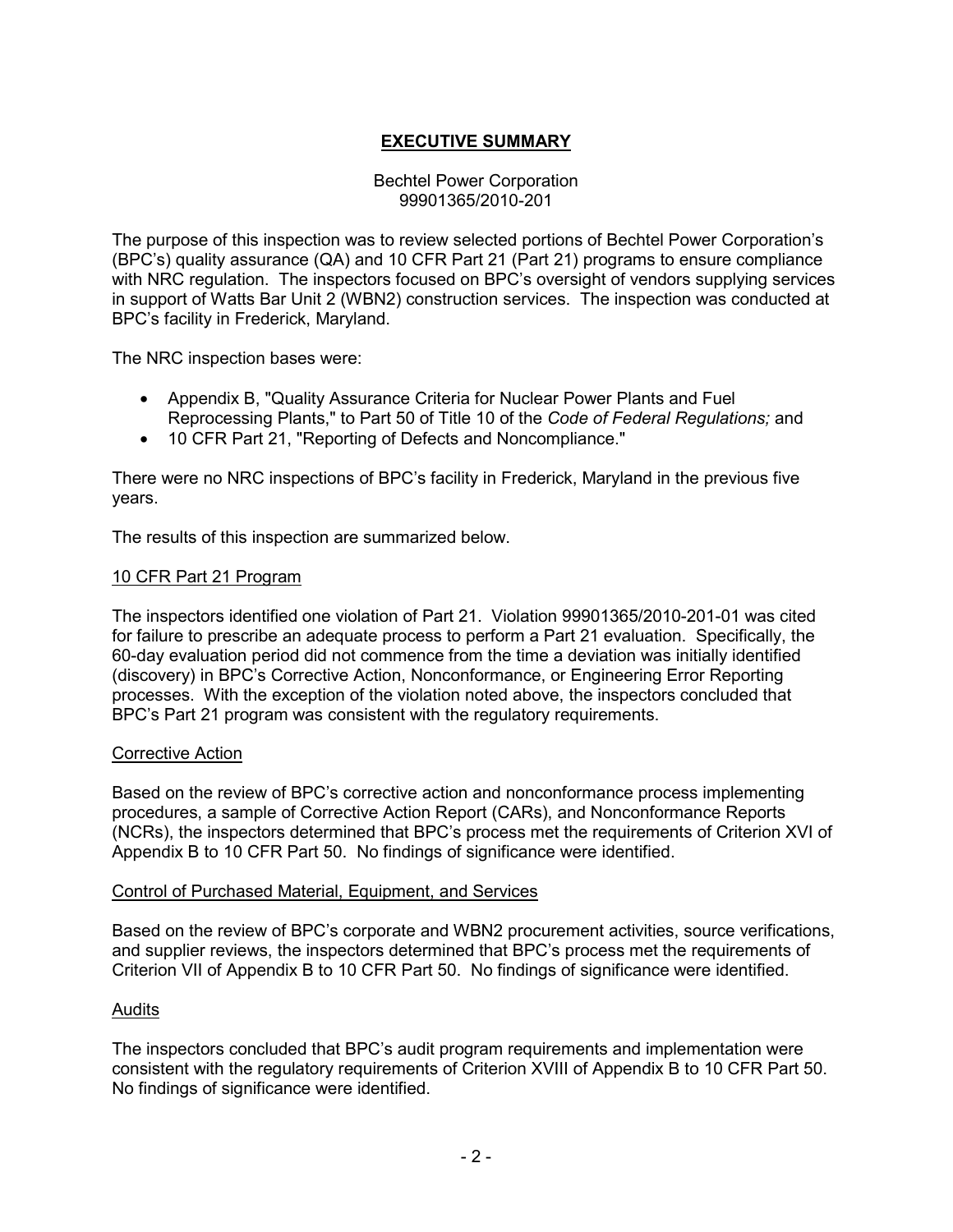# **REPORT DETAILS**

### 1. 10 CFR Part 21 Program

#### a. Inspection Scope

The inspectors reviewed Bechtel Power Corporation (BPC) Nuclear Quality Assurance Manual (NQAM), Policy No. 16.2, "Significant Reportable Deficiencies," Revision 1, dated August 1992, and procedures that governed the Part 21 program to determine compliance with 10 CFR Part 21. Specifically, the following BPC implementing procedures were reviewed:

- Procedure No. 3DP-G04G-00066, "Reporting of Deviations, Defects, and Noncompliance to the NRC," Revision 002, dated March 08, 2010.
- Procedure No. 3DP-G04G-00065, "Processing of Technical Errors Discovered in Completed Documents," Revision 002, dated September 26, 2008.
- Procedure No. 1CM-M01G-00110, "Reporting of Defects and Noncompliance to the Nuclear Regulatory Commission (10 CFR Part 21)," Revision 000, dated February 15, 2010.
- Procedure No. 2QP-Q01N-1661, "Corrective Action," Revision 4, dated November 2009.
- Procedure No. 4MP-T81-N7, "Control of Nonconforming items," dated August 31, 2009.

Finally, the inspectors discussed the Part 21 process with members of BPC's Quality Services to evaluate the vendor's Part 21 program. The inspectors reviewed the only recent Part 21 evaluation performed by BPC and documented in an Engineering Error Report (EER).

# b. Observations and Findings

The inspectors noted that procedure 2QP-Q01N-1661, Section 4.1, "Quality Service," stated in part, "if problems appear to have nuclear safety significance then evaluation and reporting of potentially reportable conditions will be processed by Engineering in accordance with the applicable Engineering Department Procedure." Procedure 2QP-Q01N-1661 also indicated that if a corrective action could not be completed in 30 days, then BPC's addressee should submit a schedule for completion.

BPC informed the inspectors that the applicable Engineering Department Procedure to address a problem having nuclear safety significance was procedure 3DP-G04G-00065. The inspectors noted that procedure 3DP-G04G-00065 outlined timeframe guidelines for the EER completion. The procedure also stated that no specific time limits were imposed on issuance or closure of EER's, but had guidelines of three calendars days for reporting to the Engineering Group Services and three calendar days for completion of the EER Form, Parts A and B. Procedure 3DP-G04G-00065 also stated that there are very specific timeframes in BPC's procedure 1CM-M01G-00110.

Procedure 1CM-M01G-00110 defined responsibilities, established requirements, and provided guidance for actions necessary to implement the Part 21 regulation. BPC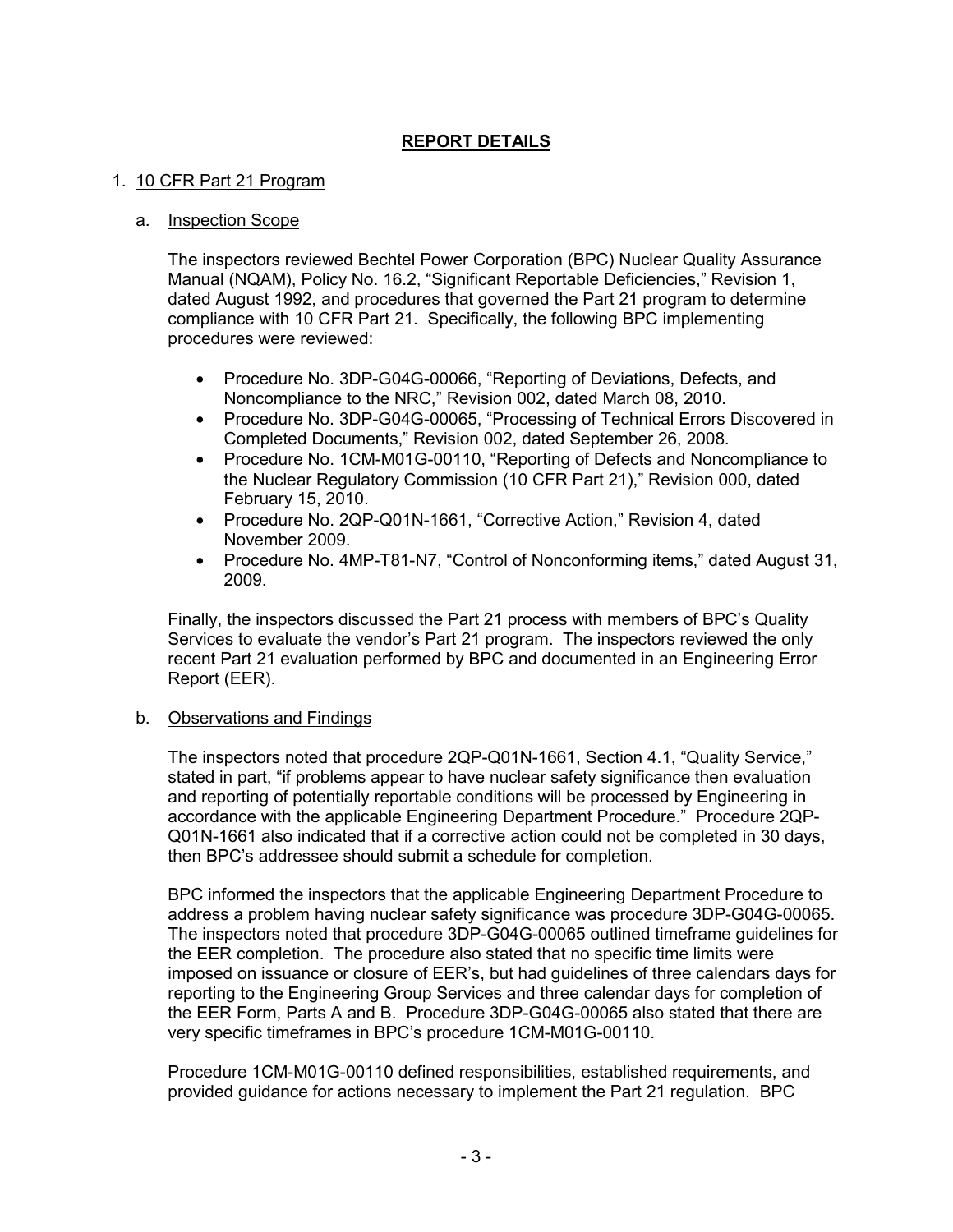defined discovery in procedure 1CM-M01G-00110, Section 3.0, "Definition," as, "the completion of the documentation first identifying the existence of a deviation or failure to comply potentially associated with a Substantial Safety Hazard." In review of procedure 1CM-M01G-00110, the inspectors noted that the procedure contained three Exhibits. Exhibit A, "Flow diagram for 10 CFR Part 21 Processing of Deviations in Work Performed by Bechtel for Active Projects," Exhibit C, "Flow diagram for 10 CFR Part 21 Processing of Deviations in Work Performed By Bechtel for Non-Active Projects," and Exhibit E, "Flow Diagram for time limits associated with 10 CFR 21 Reporting." The definition of "Discovery" in procedure 1CM-M01G-00110 was consistent with the regulations; however, implementation of the points of discovery identified in Exhibits A, C, and E was not. BPC stated that deviations initially identified in the Corrective Action Report (CAR), and Nonconformance Report (NCR) processes would be evaluated in the EER process. The inspectors noted that with the points of discovery in the Exhibits, and the added times from the CAR, NCR and ERR processes, BPC may be unable to comply with the 60-day requirement of Part 21. The inspectors discussed the points of discovery identified in the three Exhibits with BPC, and identified that the 60-day evaluation commences from the time a deviation is identified (discovery) in BPC's CAR, NCR, and EER processes. This issue was identified as violation 99901365/2010-201- 01.

c. Conclusions

The inspectors identified one violation of Part 21. Violation 99901365/2010-201-01 was cited for failure to prescribe an adequate process to perform a Part 21 evaluation. Specifically, the 60-day evaluation period did not commence from the time a deviation was initially identified (discovery) in BPC's Corrective Action, Engineering Error Reporting, or Nonconformance processes. With the exception of the violation noted above, the inspectors concluded that BPC's Part 21 program was consistent with the regulatory requirements.

- 2. Corrective Action
	- a. Inspection Scope

The inspectors reviewed Section 15, "Nonconforming Materials, Parts and Components," and Section 16, "Corrective Actions" of BPC's NQAM. In addition, the inspectors reviewed implementing procedures that govern the corrective action process to ensure the procedures provided adequate guidance consistent with the requirements of Appendix B to 10 CFR Part 50 and Part 21. The inspectors also evaluated a sample of CARs and NCRs to verify compliance with the program requirements and adequate implementation of those requirements.

# b. Observations and Findings

The inspectors reviewed Policy No. Q- 16.1, "Corrective Action," Revision 2, dated October 1992. The inspectors noted that BPC's implementing Procedure 2QP-Q01N-1661, "Corrective Action," Revision 4, dated November 2009, established the process for identification and correction of conditions that are adverse to quality. The procedure also outlined BPC's requirements for identifying significant conditions adverse to quality and the required actions to preclude the recurrence of these conditions. Procedure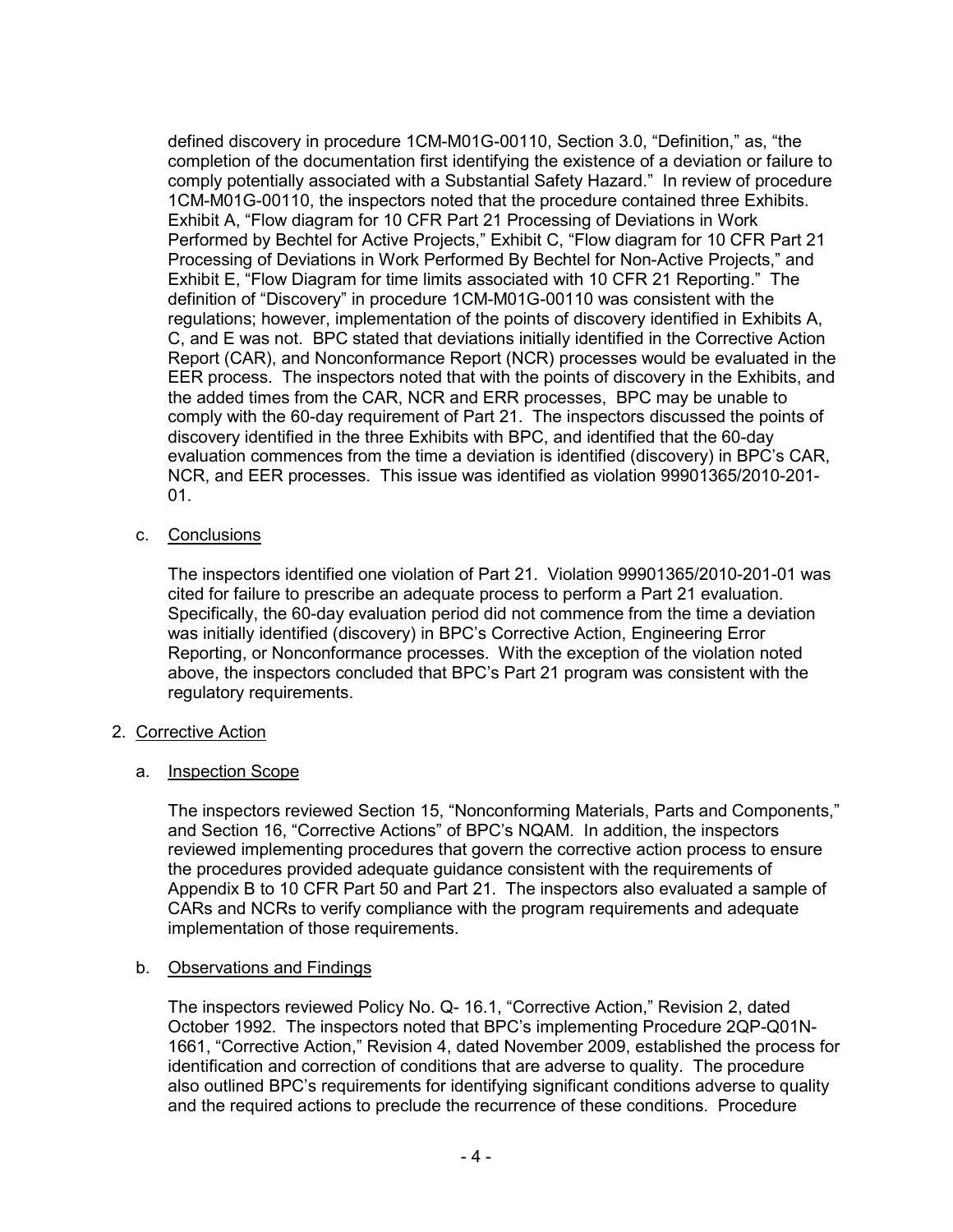2QP-Q01N-1661 also detailed the process for verifying the corrective actions taken and the identification of conditions that are potentially reportable under NRC reporting requirements.

The inspectors reviewed Policy No. Q- 15.1, "Control of Nonconformances," Revision 1, dated March 1997. The inspectors noted that BPC's implementing Procedure 4MP-T81- N7, "Control of Nonconforming items," dated August 31, 2009, defined the work process for the control of nonconforming items at the construction site. The procedure applied to all nonconforming items for safety-related, non safety-related, and Augmented Quality at nuclear power plants under the administrative control of BPC. The procedure also established guidelines to ensure that products not conforming to requirements were identified, controlled, segregated, dispositioned, or accepted. The inspectors' review of BPC's CAR and NCR processes did not identify any findings of significance.

c. Conclusion

Based on the review of BPC's corrective action and nonconformance processes, implementing procedures, and a sample of CARs and NCRs, the inspectors determined that BPC's processes met the requirements of Criterion XVI of Appendix B to 10 CFR Part 50. No findings of significance were identified

- 3. Control of Purchased Material, Equipment, and Services
	- a. Inspection Scope

The inspectors interviewed personnel and reviewed BPC's policies and implementing procedures that govern QA, procurement, surveillances, and internal and external audits. The following BPC Supplier Quality Procedures were reviewed:

- 2QP-Q01G-C0381, "Quality Surveillances," Revision 000, August 16, 2010
- 2QP-Q01N-0132, "Qualifications of Auditors," Revision 5, November 2009
- 2QP-Q01N-1611, "Corrective Action," Revision 4, November 2009
- 2QP-Q01N-1811, "Project Quality Assurance Surveillances," Revision 2, November 2009
- 2QP-Q01N-1812, "Project Quality Assurance Audits," Revision 4, November 2009
- 2QP-Q01N-1813, "Quality Services Management Audits," Revision 4, November 2009
- Supplier Quality Manual Supplier Assessment Sections: 2.02, Supplier Surveys, Audits and Evaluations, Revision 004
	- 4.06, Administration of Evaluated Suppliers List, Revision 003
- 4.27, Supplier Surveys and Audits, Revision 005, 2010 Evaluated Suppliers List, Issue 03, March 2010, and Issue 08, July 2010

In addition, the inspectors reviewed the implementation of these policies and procedures by sampling audits of vendors on BPC's Evaluated Suppliers List (ESL) and related Purchase Orders (POs); the latest Watts Bar Nuclear Unit 2 (WBN2) audit report of procurement activities by corporate QA; and the QA surveillance conducted in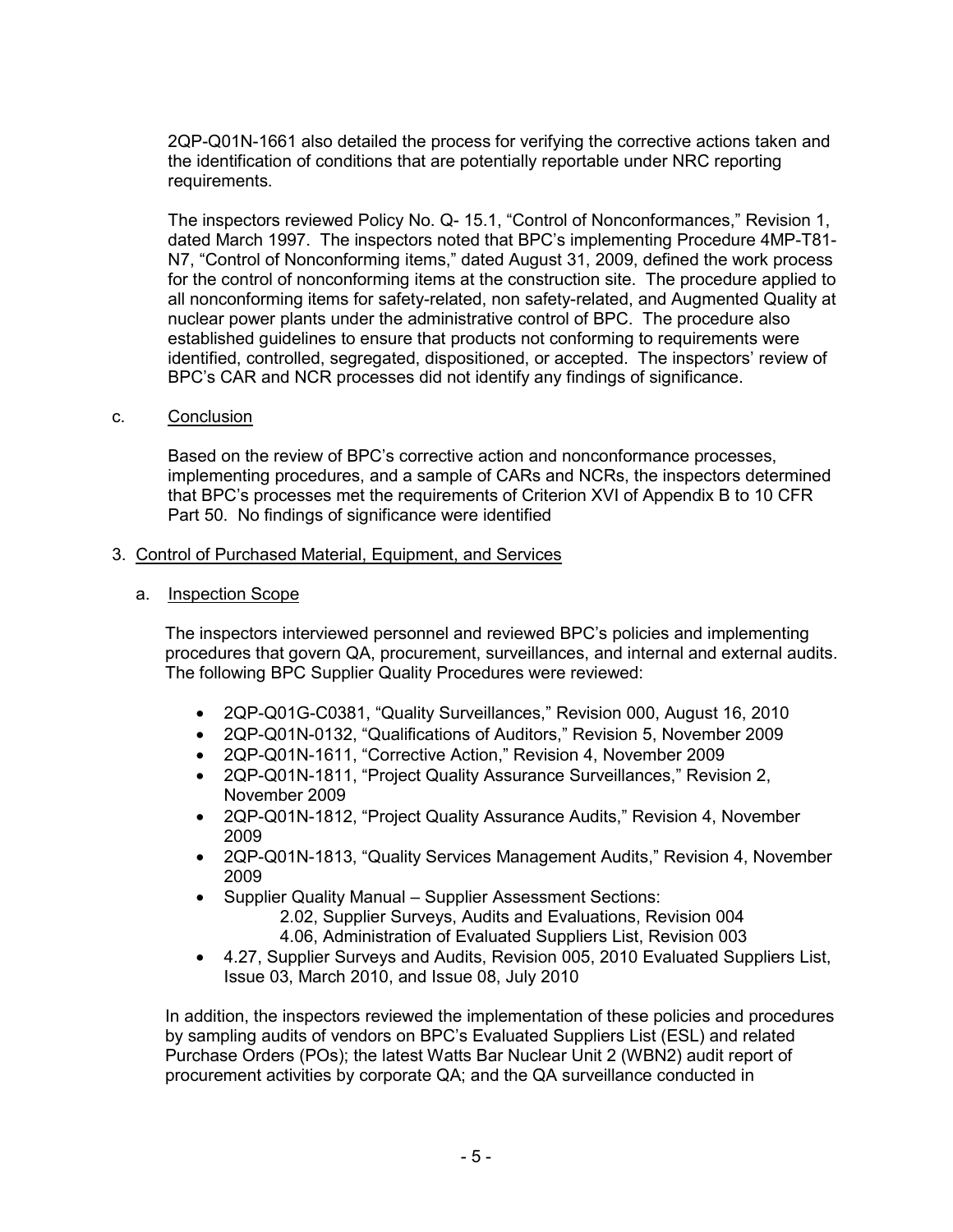preparation for the NRC inspection. Specifically, the inspectors reviewed the following BPC's WBN2 documents:

- QAM-25402-09-002, "Quality Services Management Audit of WBN2 Construction Completion Project," dated August 28, 2009
- 25402-WBN-AR-09-002, "Bechtel Audit of TVA as a software Supplier," dated April 2, 2009
- XXXXX-QSHS-10-001, "Supplier Quality Surveillance Report," dated July 16, 2010
- PO 94483, "Purchase Order for Safety-Related American Society of Mechanical Engineers (ASME) Valves from Westinghouse," dated March 26, 2010
- b. Observations and Findings

 The following are the results of the inspectors' review of the role of BPC Corporate Supplier QA in procurement activities at the WBN2 site. In support of procurement activities at the WBN2 site, Corporate QA produced and maintained the ESL used by the site for procurement of safety-related components and services. Corporate QA also performs all activities associated with the ESL, such as auditing suppliers and performing annual evaluations of their performance. They perform audits and surveillances of site procurement activities and are responsible for the training and qualification of all auditors regardless of location. These auditors perform QA activities such as source surveillances required to support WBN2 procurement activities. Site procurement is responsible for all procurement, receiving inspection and storage activities. Site procurement is expected to interface with corporate supplier QA if they discover significant problems with their suppliers.

The 2009 audit report of WBN2 identified four CARs, six observations and one recommendation. The inspectors verified that the WBN2 site addressed all these issues satisfactorily as documented in the audit report file.

The inspectors selected a sample of POs from BPC's ESL to verify compliance with BPC quality and supplier procedures to 10 CFR Part 50 and Part 21 requirements. The inspectors reviewed the following:

- PO 62966, dated January 11, 2010, to Anderson Greenwood Crosby, Wrentham, MA, for the purchase of ASME III, Class 3, steam traps for the AFW system at WBN2.
- PO 00078472, dated June 26, 2009, issued to Tioga Pipe Supply, Philadelphia, PA, for QA Level 1, ASME III, Class 2, 24-inch pipe.

The inspectors' review of the POs did not identify and findings of significance.

Additionally, the inspectors review of PO 94483, for three 8-inch, 300-lb safety-related ASME Section III, Class 2, butterfly valves for the RHR system at WBN2 resulted in the following observations. The inspectors noted at the time the PO was issued, the purchase was outside the scope of supply identified in the 2010 BPC ESL, issue 3 that was in effect at the time, since Westinghouse was not approved for the supply of ASME III components. Westinghouse was limited only to the supply of items conforming to NQA-1 and 10 CFR 50, Appendix B, QA programs. The comments section of issue 3 of the ESL stated Westinghouse's limitations as, "safety-related engineering, procurement,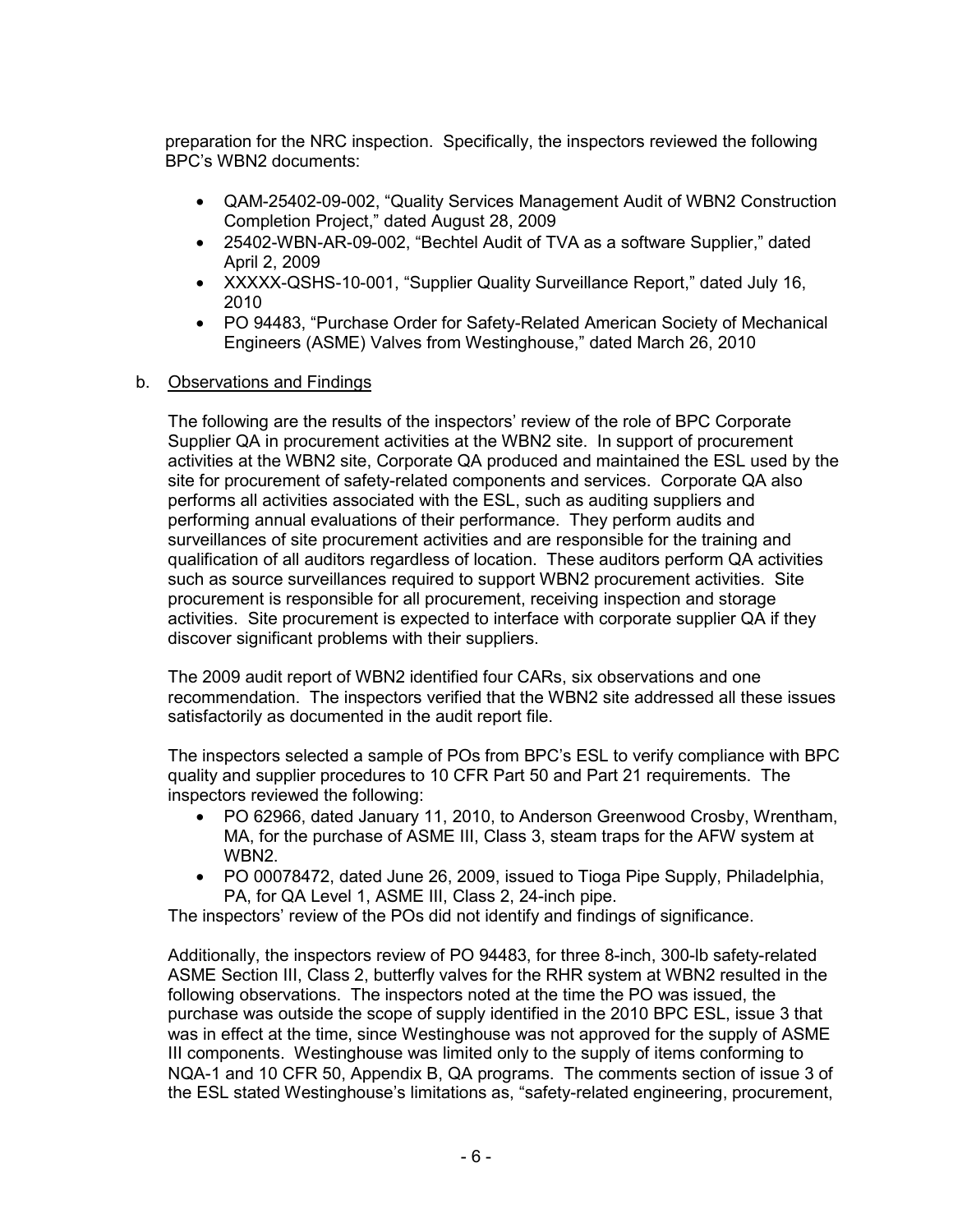and fabrication services associated with steam generator replacement projects and Design Engineering and site support activities for nuclear projects." The ESL also listed the Commodity Groups applicable to Westinghouse as "professional" and "miscellaneous" services, with no reference specifically to the supply of valves. According to BPC, Commodity Groups represent the items, materials, or services typically provided by the supplier or for which they are evaluated.

The inspectors discovered that a similar issue was identified as an observation by BPC in surveillance report QSHS-10-001, dated July 16, 2010; however, no CAR was initiated at the time of procurement to drive the resolution of the underlying issues causing the problem. The report documents the results of a surveillance performed in preparation of the NRC inspection and identified this same issue under Observation #1, which stated in part, "However, the current entry in the ESL does not include a qualification scope that clearly indicates that the manufacturing of valves or the supply of valves is clearly authorized." As a result of this surveillance, BPC revised the ESL, issue 8, to expand Westinghouse's scope of supply to include safety-related ASME III components; included recognition of Revision 25 of the QA manual; revised the quality designation (QD) from "A", "acceptable", to "C", "acceptable/conditionally satisfactory," pending verification of program implementation. BPC also added under the "comments" section the limitations that a survey/audit is required during the procurement process and that the ASME QA manual has not been reviewed, but is considered to be acceptable based on their ASME certificates." The QD is a supplier performance letter designation that summarizes the data relating to quality. However, the inspectors observed that BPC did not initiate a CAR, as required, to document this deviation. Because of this observation, CAR 138 was drafted by BPC on July 22, 2010, to address the issue. The inspectors also noted that BPC performed an Annual Supplier Evaluation (ASE) 2010-004, Revision 1, on July 17, 2010, which documented that BPC considered Westinghouse's ASME 4000 QA manual as acceptable based on their current ASME certificates, but must perform an implementation audit of the program "during the procurement cycle", which is defined by BPC as prior to shipment.The inspectors reviewed BPC Supplier Quality Procedure 4.06, which provides guidance for the administration, distribution, and revision of the ESL. The inspectors determined that BPC's planned corrective actions to address the Westinghouse ESL issues were acceptable.

BPC Supplier Quality Manual, Section 2.02.7, "Evaluated Supplier List," stated that ASME III suppliers might be placed on the ESL based on their Certificate of Authorization or Quality Systems Certificate; however, an onsite evaluation of program implementation must be performed during the procurement cycle. The inspectors noted that this practice appears to comply with NRC Information Notice (IN) 86-21, Supplement 2, dated April 16, 1991. The IN clarifies NRC's recognition of the ASME Accreditation Program applied only to the programmatic aspects of the supplier's QA programs and those holders of operating licenses or construction permits, and their subcontractors, are still responsible for ensuring that the suppliers are effectively implementing their approved QA programs. The inspectors identified that the material associated with this PO is scheduled for shipment from Westinghouse in March 2011. The inspectors noted that BPC initiated CAR 138 to address this concern. This CAR requires an in depth disposition determining the cause and preventive actions, a reportability determination, and an extent of condition. The inspectors also observed that the ESL did not provide a specific address of the Westinghouse facilities audited, only Monroeville, Waltz Mill (Madison), PA. This address did not correlate with the BPC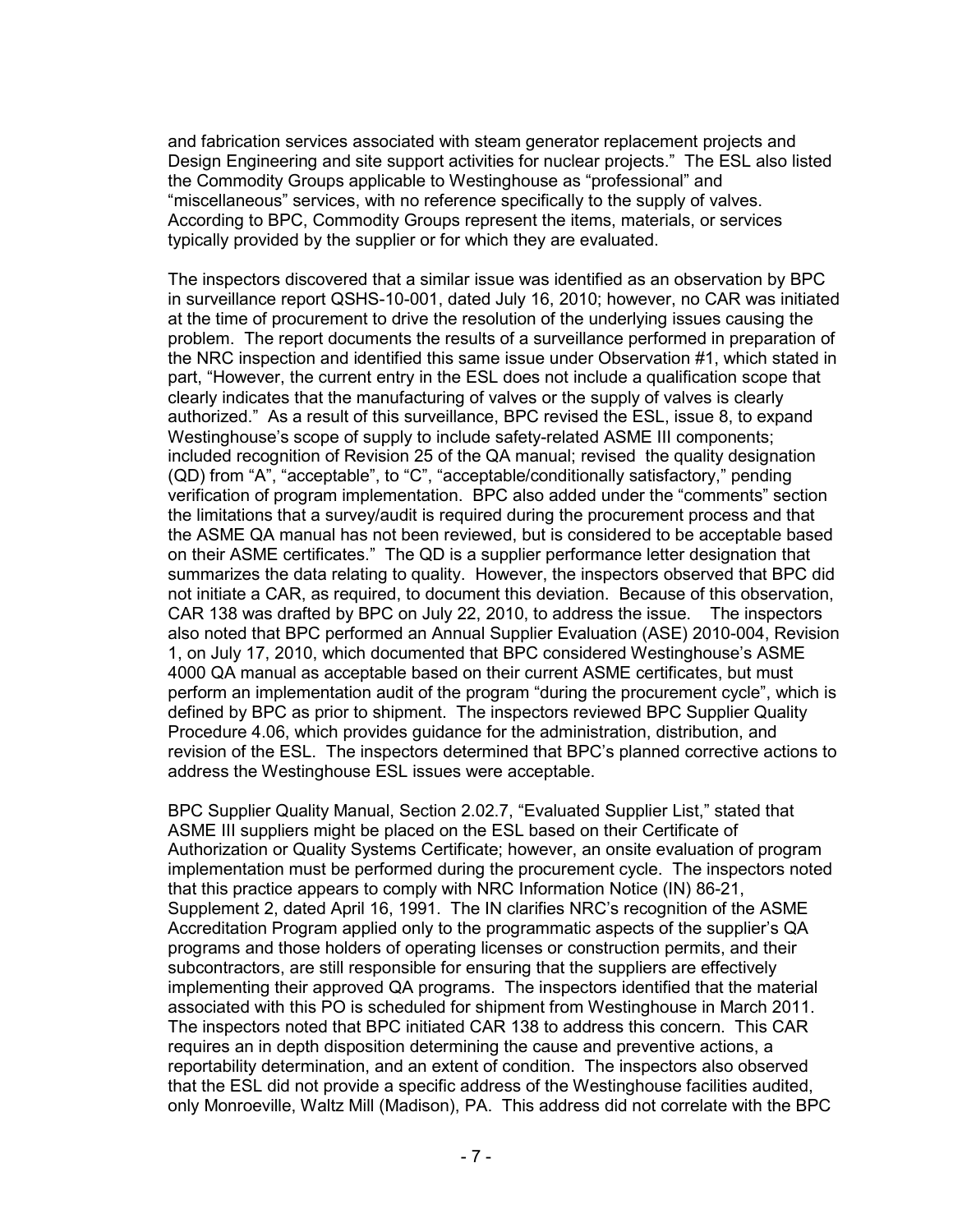triennial audit performed at Westinghouse (4350 Northern Pike and Madison (Waltz Mill)) in December 2008. The audit scope included 10 CFR 50, 10 CFR Part 21, ANSI N45.2, NQA-1 and ASME NCA 4000. Westinghouse has other facilities located in Monroeville, PA, and the specific address of the organization audited was not shown on the ESL. BPC's ESL required an implementation audit of Westinghouse to be completed during the procurement cycle to verify effective implementation of Westinghouse's ASME NCA 4000 program. The inspectors determined that BPC's method of acceptance of Westinghouse on the ESL was acceptable.

The inspectors reviewed BPC's evaluations of problems identified with purchases from two different suppliers and found the actions taken in response to these problems to be adequate. In the case of one supplier, Dubose National Energy, BPC added a recommendation to the ESL to perform supplier quality surveillance on all fabricated items. For the other supplier, Energy and Process Corporation, BPC added a requirement to obtain management approval for awards for fabricated items outside the company's Tucker, Georgia facility.

 In addition to the audits and surveillances performed by BPC's corporate QA and telephone calls initiated by BPC for site review of certain procurement metrics, BPC supplier quality also receives supplier warnings and cautions from the sites. Supplier warnings and cautions can be initiated by anybody involved in the procurement process from any of BPC's global operations sites. BPC used this information to revise the ESL and institute compensatory actions as required. The inspectors did not identify any findings of significance.

# c. Conclusion

The inspectors concluded that Bechtel's controls of purchased materials, equipment and services were consistent with the regulatory requirements of Criterion VII of Appendix B to 10 CFR Part 50. No findings of significance were identified.

# 4. Audits

# a. Inspection Scope

The inspectors reviewed Section 18, "Audits," of BPC's NQAM and implementing policies and procedures that govern the process for internal and external audits. The inspectors evaluated a sample of internal audit reports and qualification records to verify compliance with the program requirements.

#### b. Observations and Findings

The inspectors reviewed Policy No. Q-18.1, "Quality Assurance Audits," of BPC's NQAM and implementing policies and procedures that govern the processes for supplier audits and evaluations. The inspectors evaluated a sample of supplier audit reports, evaluations, the Bechtel's ESL, and auditor/lead auditor qualification records to verify compliance with the program requirements.

The following Bechtel Supplier Quality Procedures were reviewed: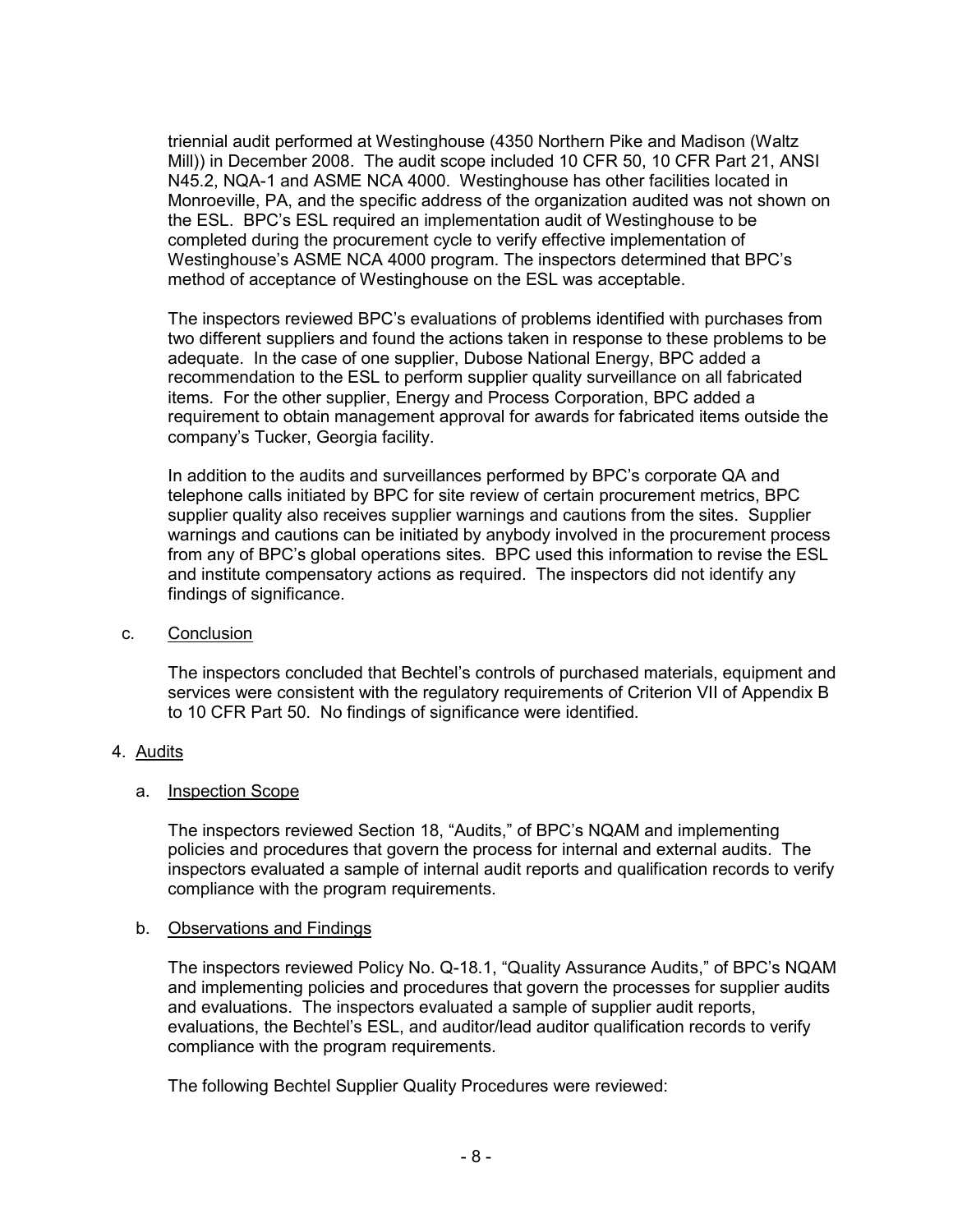4.06, "Administration of Evaluated Supplier List," Rev. 3, dated February 1, 2010 2.02, "Supplier Surveys, Audits and Evaluations," Rev. 4, dated February 1, 2010 4.27, "Supplier Surveys and Audits," Rev. 5, dated February 1, 2010

The inspectors reviewed the Quality Services Department Procedure No. 2QP-Q01N-0132, "Qualifications of Auditors," Rev. 5, dated November 2009. The inspectors reviewed a sample of six auditor/lead auditor qualification records for adequacy.

The inspectors noted that Bechtel's NQAM provided a description of the process and requirements for performing supplier audits and evaluations. The procedures provided specific requirements, such as audit plans, checklists, and reports for all Bechtel audits. The inspectors noted that Bechtel's ESL documented only audits. Bechtel's procurement personnel stated that only Appendix B suppliers are maintained on the corporate ESL.

WBN2 is allowed by contract to use the Tennessee Valley Authority (TVA) Approved Supplier's List (ASL) to perform safety related procurement in support of construction activities except for the ASME scope of supply since BPC is the ASME N – certificate holder for the project. For the ASME scope of supply, WBN2 uses BPC's ESL. BPC adds suppliers to the ESL by direct audits or by reviews of Nuclear Industry Assessment Committee (NIAC) audits. When using NIAC audits, BPC reviews the qualification of the auditing entity and adds it to the ESL under a separate heading. In addition, BPC performs annual supplier surveys and reviews to maintain suppliers on the ESL. The ESL specifies the due date of the next evaluation for each supplier. In addition to the QA programmatic audits, BPC requires for the ASME scope of supply that implementation audits be performed during the procurement cycle, i.e., prior to shipment.

The inspectors also reviewed the associated vendor periodic evaluations conducted by Bechtel. Bechtel's evaluations were based on historical performance of products provided, industry history and any NRC identified issues The inspectors verified that Bechtel's recent audits and/or evaluations of the following suppliers met the requirements of 10 CFR Part 50, Appendix B, Criterion XVIII "Audits," for the following vendors:

- Anderson Greenwood Crosby, in Wrentham, MA s Inc., on August 20, 2008 (audit and evaluations)
- Fisher Controls International, in Marshalltown, IA, in April 2010 (audit and evaluations)
- Consolidated Power Supply, in Birmingham, AL, in March 2009 (audit and evaluations)
- Dresser, Inc., in Alexandria, LA, in November 2009 (audit and evaluations)
- Parker Hannifin Corporation, in Huntsville AL, in September 2009 (audit and evaluations)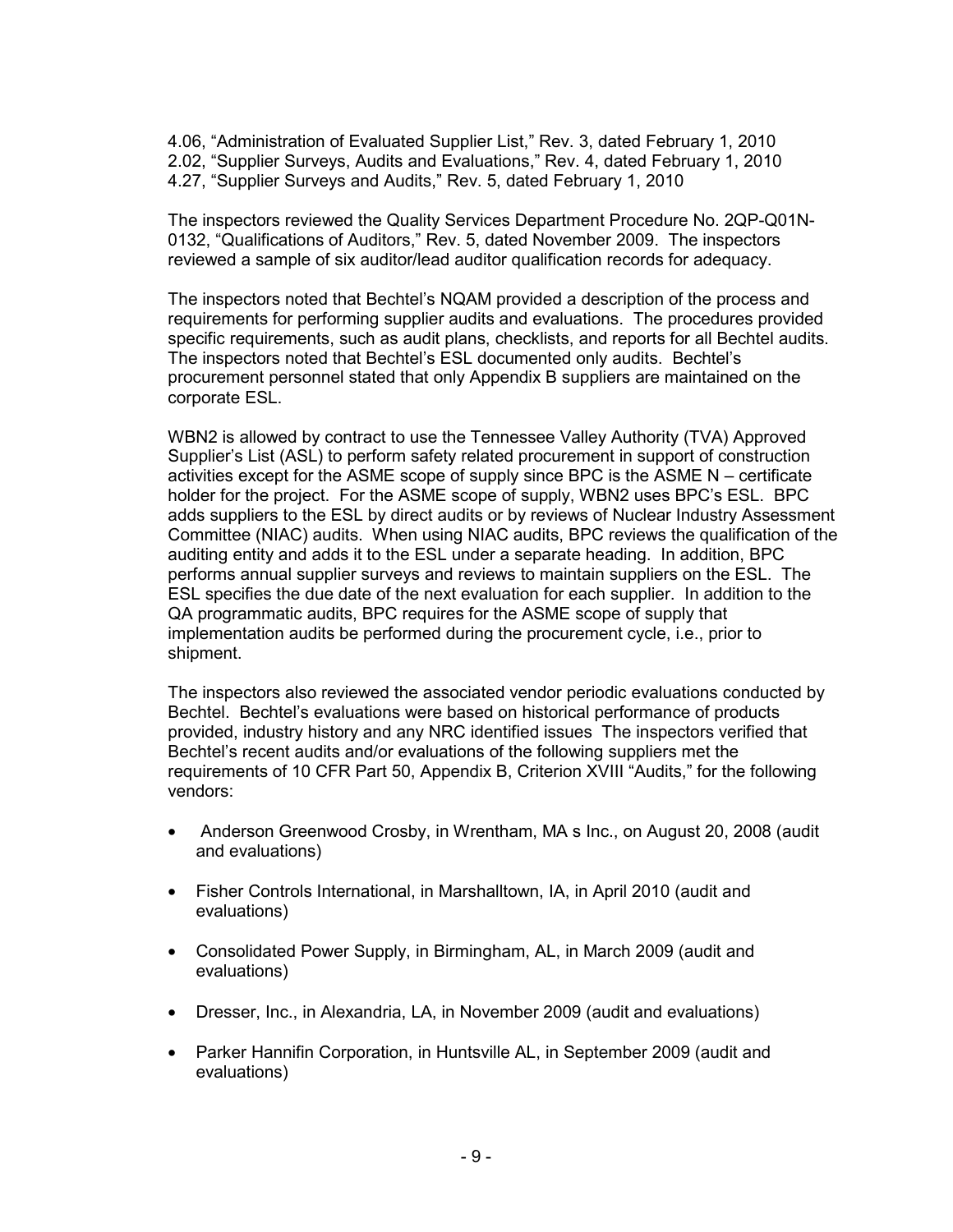- Tioga Pipe Supply Company, Inc., in Philadelphia, PA, (evaluations)
- Energy & Process Corporation, in Tucker, GA, (evaluations)
- Dubose National Energy Service, in Clinton, NC, (evaluations)

Finally, the inspectors verified that a sample of Bechtel's qualification records for auditors met the program requirements. The inspectors' review of external audits, vendor evaluations, and auditor/lead auditor qualification records did not identify any findings of significance.

# c. Conclusion

The inspectors concluded that BPC's audit program requirements and implementation were consistent with the regulatory requirements of Criterion XVIII of Appendix B to 10 CFR Part 50. No findings of significance were identified.

### 5. Exit Meeting

On July 22, 2010, the inspectors presented the inspection scope and findings during an exit meeting with BPC Quality Services manager, Richard Gallagher, and other BPC personnel.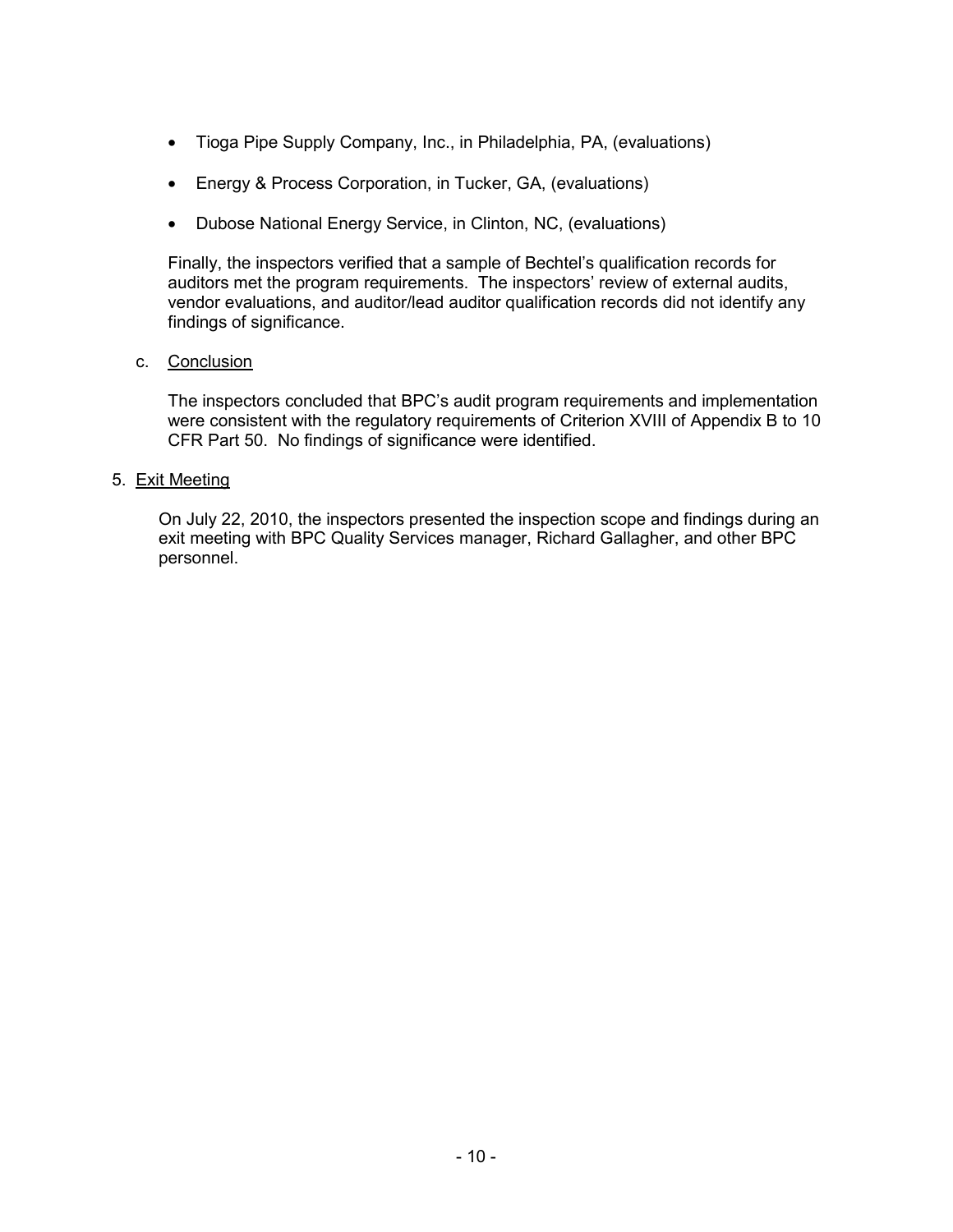# **ATTACHMENT**

### 1. PERSONS CONTACTED

 R. Gallagher, Quality Services Manager, BPC B. Goodman, Proc. Manager, BPC T. Franchuk, Quality Manager, BPC J. Peters, Supplier Quality Manager, BPC J. Lewis, Supplier Quality Manager, BPC B. Arnaout, Construction Quality Manager, BPC E. Mitchell, CE&T Manager, BPC J. Atwell, Nuclear Operations, BPC TV. Sarma, Quality Services, BPC

E. Thomas, Engineer Manager, BPC

W. Olsen, Welding & NDE Services, BPC

G. Fouche, A&PS Manager, BPC

#### 2. INSPECTION PROCEDURES USED

IP 36100, "Inspection of 10 CFR Parts 21 and 50.55(e) Programs for Reporting Defects and Noncompliance" IP 38703, "Commercial Grade Dedication" IP 43004, "Inspection of Commercial-Grade Dedication Programs" IP 35060, "Licensee Management of QA Activities"

### 3. LIST OF ITEMS OPENED, CLOSED, AND DISCUSSED

There were no NRC inspections of BPC's facility in Frederick, Maryland in the previous five years.

| Item Number          | Status | <u>Type</u> | Description      |
|----------------------|--------|-------------|------------------|
| 99901365/2010-201-01 | Opened | <b>NOV</b>  | 21.21 Timeliness |

#### 4. LIST OF ACRONYMS USED

| <b>ASE</b>  | <b>Annual Suppliers Evaluation</b>           |
|-------------|----------------------------------------------|
| <b>ASL</b>  | <b>Annual Suppliers List</b>                 |
| <b>ASME</b> |                                              |
|             | American Society of Mechanical Engineers     |
| <b>CAR</b>  | <b>Corrective Action Request</b>             |
| <b>CFR</b>  | Code of Federal Regulations                  |
| DE.         | Division of Engineering                      |
| <b>EER</b>  | <b>Engineering Error Report</b>              |
| <b>ESL</b>  | <b>Evaluated Suppliers List</b>              |
| <b>EQVB</b> | <b>Quality and Vendor Branch</b>             |
| <b>BPC</b>  | <b>Bechtel Power Corporation</b>             |
| IP          | <b>Inspection Procedure</b>                  |
| <b>NCR</b>  | Nonconformance Report                        |
| <b>NIAC</b> | <b>Nuclear Industry Assessment Committee</b> |
| NRC         | <b>Nuclear Regulatory Commission</b>         |